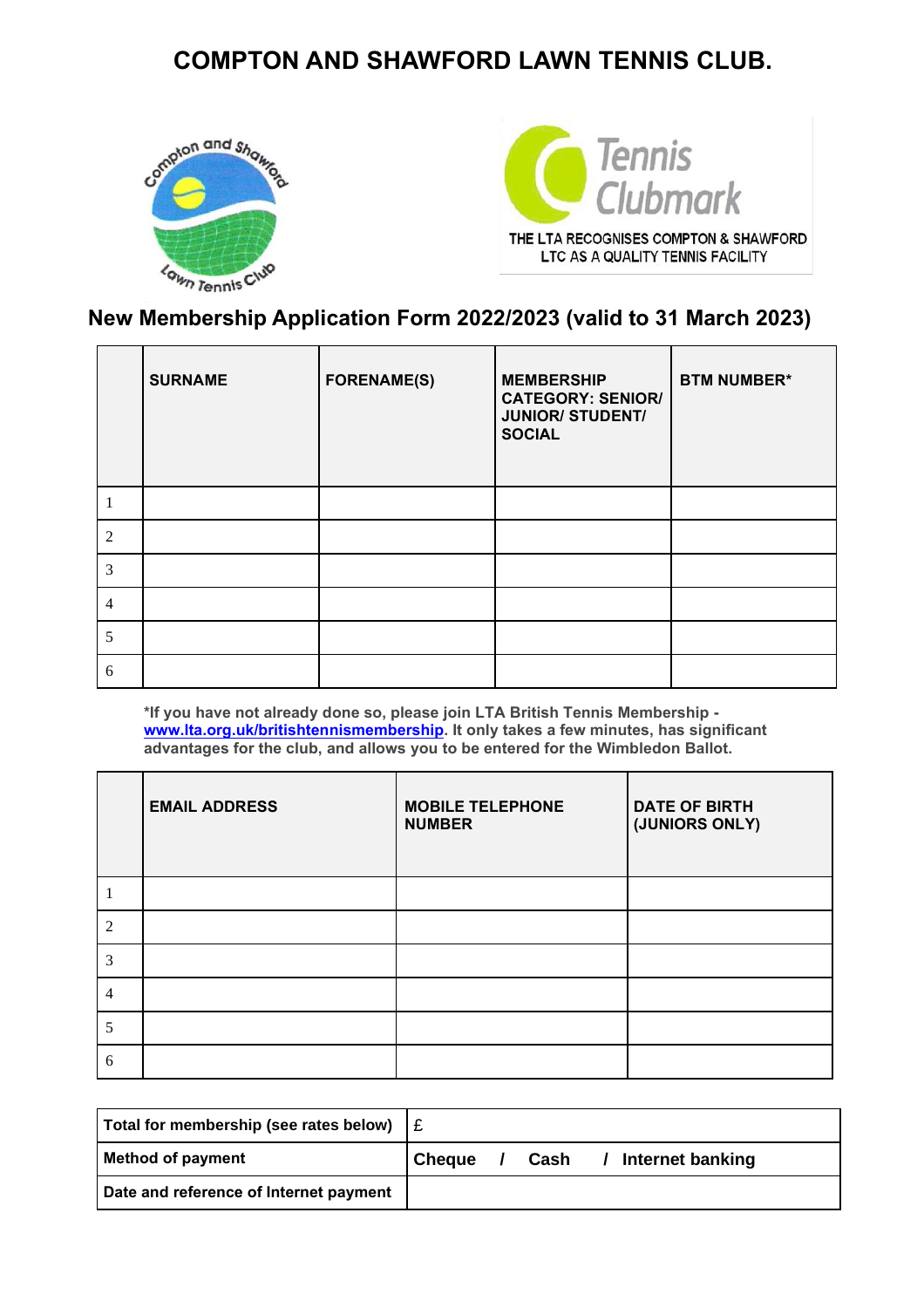| <b>Postal Address</b> |  |
|-----------------------|--|
| Post code             |  |
| Landline:             |  |

| Rates and fees applicable 2022/2023                                                                                                                                                                                                     | <b>Seniors</b> | Students/<br><b>Juniors</b> | <b>Family</b><br>Membership** |  |
|-----------------------------------------------------------------------------------------------------------------------------------------------------------------------------------------------------------------------------------------|----------------|-----------------------------|-------------------------------|--|
| <b>Annual Subscription</b>                                                                                                                                                                                                              | £70.00         | £35.00                      | £200.00                       |  |
| Plus joining fee (one-off)                                                                                                                                                                                                              | £50.00         |                             | £100.00                       |  |
| <b>TOTAL PAYABLE ON JOINING</b>                                                                                                                                                                                                         | £120.00        | £35.00                      | £300.00                       |  |
| Non-playing (social) Member                                                                                                                                                                                                             | £10.00         |                             | £20.00                        |  |
| Visitors (per day)                                                                                                                                                                                                                      | £2.00          | £1.00                       |                               |  |
| $\mathbf{I} = \mathbf{I}$ , and the set of the set of the set of the set of the set of the set of the set of the set of the set of the set of the set of the set of the set of the set of the set of the set of the set of the set of t |                |                             |                               |  |

**Junior rates** are applicable to those under 18 years on 1 January 2022, to students in full time education under the age of 25 on 1 January 2022 and to Senior Members who are on means tested benefits. **\*\*Family membership** is available where all the children of the family qualify for junior/student membership.

**The current year**'**s annual membership fee will be reduced for applications after 1 October 2022. Please contact the Membership Secretary for details.**

**Applicants who live outside the parish of Compton & Shawford should have their membership proposed by an existing full playing member of the club.**

**Proposer: (Signature &/or Name in Capitals)…………………………………………………….**

**Date:……………………………………**

**PLEASE MAKE SURE YOU COMPLETE THE DATA PROTECTION CONSENT ON THE NEXT PAGE**

The club is run entirely by volunteers: please tick here if you would consider volunteering for a Committee post next year.

Please tick here if you are willing to give some time during the year to club duties.

Occasionally for publicity in the local/Parish press we may include photos of Junior members playing tennis. Please indicate YES or NO to your child's photo being used.

*By returning this form, all members are agreeing to adhere to the Club's Codes of Practice for Equality, for Parents & Guardians, and for Young People. Codes are on the Club noticeboard and website.. Parents & Guardians agree to take responsibility for their juniors outside of organised coaching sessions*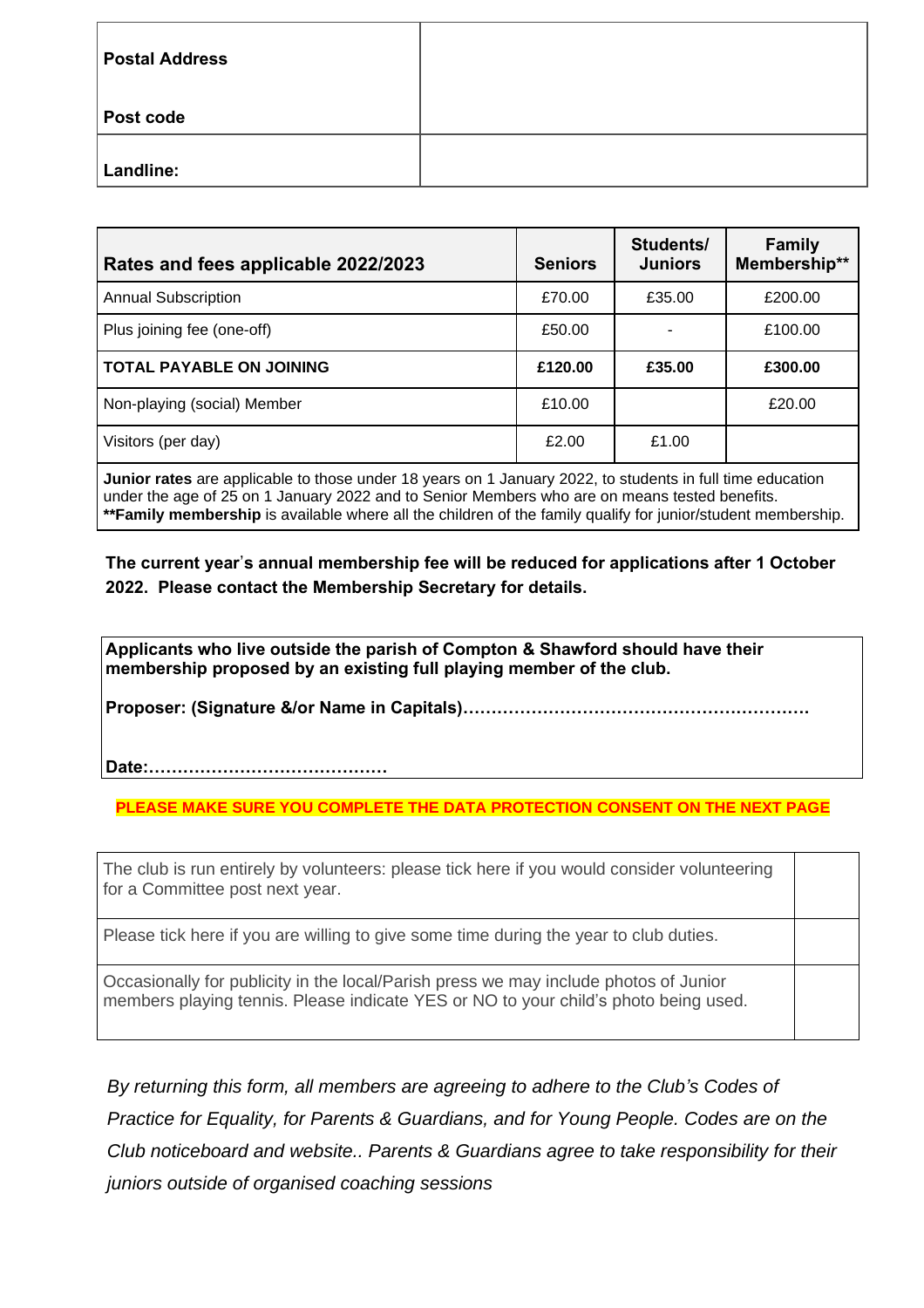#### **DATA PROTECTION PRIVACY STATEMENT**

Compton and Shawford Lawn Tennis Club ('the Club) requires and retains basic personal data, typically only in the form of contact details, in respect of each of its Members (*e.g.*, name, address, date of birth for junior players, telephone numbers, email addresses). This information is requested as part of the membership application process. Such personal data is retained by the Club for administration purposes throughout the term of each Member's membership.

The Club may contact its Members through any medium for which the Member has supplied a contact detail (*i.e.* by telephone, text, post or email). The contact details held by the Club for each Member will be as notified by Members in the application and as subsequently confirmed or updated in the annual membership renewal process. **It is the responsibility of each Member to ensure that these details are up-to-date and correct and to notify the Membership Secretary as soon as possible of any changes.**

Except where required by law to do so, the Club will never provide a Member's personal data to any third party except to a competition organiser for the purposes of confirming the Member's details where required. However, the nature of a Club is such that Members often request the contact details of other Members from the Club Secretary or Membership Secretary to arrange competitions or matches*. A Member must advise the Membership Secretary if he or she does not want his or her contact details, or certain contact details, to be available to other Members*.

Membership data is stored on a secure page of the club's website to which only the Club Chairman, Membership Secretary, Club Secretary and Website administrators have access. The website is hosted by ClubSpark (Sportslabs Technology Ltd) on behalf of the LTA. ClubSpark undertakes to protect private information about individuals in its possession and its own privacy statement can be accessed from the home page of the Club's website. *A Member must advise the Membership Secretary if he or she does not want his or her personal data to be held on the secure page of the Club's website.*  Members who are registered with ClubSpark can access and amend their personal data.

All Members of the Club are automatically members of the Compton and Shawford Sports Club ('the Sports Club'), comprising the tennis, cricket and football sections, and will therefore receive communications from the Club Secretary or other Club officials about events run by or hosted by the Sports Club, or other sections of the Sports Club, at the Pavilion or elsewhere.

For the purposes of this Statement, a Member shall also be taken to mean a Unit of Membership, as in a family membership, where applicable.

The Club undertakes that it will:

- Only process information necessary to establish or maintain membership or support;
- Only process information necessary to provide or administer activities for people who are members of the Club or have regular contact with it;

• Only share the information with people and organisations necessary to carry out the Club's activities and;

• Only keep the information while the individual is a member of the club.

Members may contact the membership secretary (casitc.members@gmail.com) at any time to request details of the personal information held about them or to request that such data be deleted.

**Please sign or print your name to indicate that you consent to Compton and Shawford Lawn Tennis Club holding your / your family's personal data as outlined above and in accordance with Data Protection legislation. You may withdraw this consent at any time by contacting the Club Secretary or Membership Secretary.**

**Name:** 

**Date:**